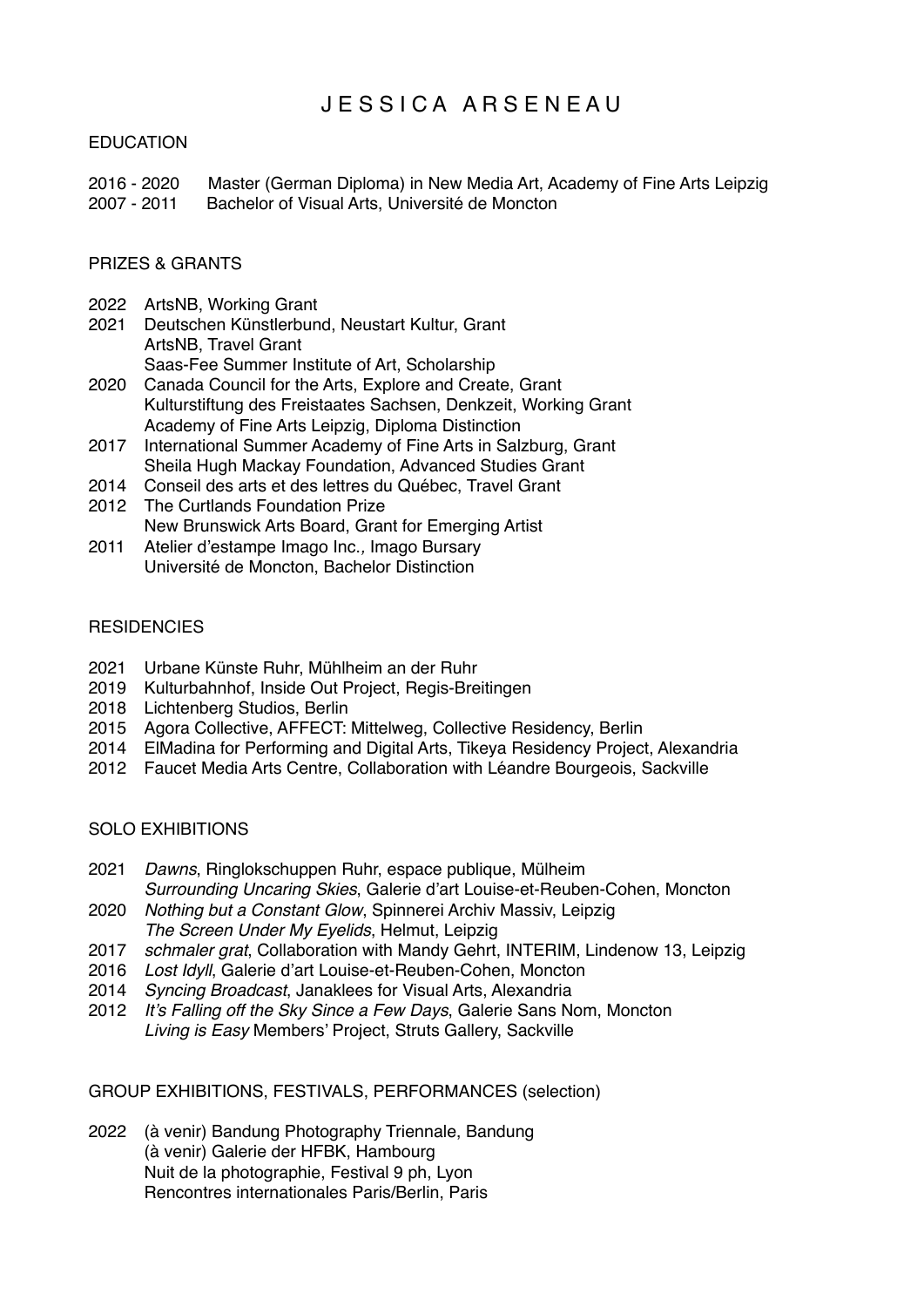| 2022 | Fluid Grounds, a&o Kunsthalle, Leipzig                                                        |
|------|-----------------------------------------------------------------------------------------------|
| 2021 | Ab - Raum, D21 Kunstraum Leipzig<br>forma 10+1, Forma Leipzig, online festival                |
| 2020 | Lichtspiele des Westens, Schaubühne Lindenfels, Leipzig                                       |
| 2019 | <b>INSIDE OUT, Kulturbahnhof, Regis-Breitingen</b>                                            |
| 2019 | Public POOL #7, (performance) Friche la Belle de Mai, Marseille                               |
|      | VAR13, Westpol Airspace, Leipzig                                                              |
|      | BeijosXXXX, Agora Collective, Berlin                                                          |
| 2018 | Lichtspiel des Westen, Karl-Heine-Straße Public Space, Leipzig                                |
|      | Reading the Cities, Augustusplatz Public Space, Leipzig                                       |
|      | Destillat, Lindenow 14 at Alte Kaufhaus Held, Leipzig                                         |
|      | Metamorphosis. The Human Stories, University of Macedonia, Thessaloniki                       |
|      | IT'S JUST A MATTER OF UTILITY, Lindenauer Hafen, Leipzig                                      |
|      | Absurdist Film Evening, (screening) Helmut, Leipzig                                           |
|      | Home Sweet Home, Kulturbahnhof, Leipzig                                                       |
| 2017 | Perfiction, Gallery 301, Seoul                                                                |
|      | Operation Grenze, Memorial of Geman Division Marienborn                                       |
|      | Lancements, Maison des arts et de la culture du Plateau-Mont-Royal, GIV, Montreal             |
|      | Cover Extended, HGB Rundgang, Leipzig                                                         |
| 2016 | Ich dachte, Sie wären nur ein armer Schlucker, Kommunalka, Leipzig                            |
|      | Not Really Made, HGB Galerie, Leipzig                                                         |
|      | TROJA 2, Galerie Bipolar, Leipzig                                                             |
|      | Rencontres Traverse Vidéo, Chapelle des Carmélites, Prép'Art, Toulouse                        |
| 2015 | Mittelweg, Agora Collective, Berlin                                                           |
|      | Synthetic Zero Event, (performance) BronxArtSpace, City of New York                           |
| 2014 | Fantaisies des Escales, (performance) Escales Improbables de Montreal, Eastern Bloc, Montreal |
|      | From City to Nature, (performance) Darling Foundry, Montreal                                  |
|      | FAAS4 : Not for sale, Rainbow Centre, Galerie du Nouvel-Ontario, Sudbury                      |
|      | Nuit Blanche de Montréal, Espace Projet, Montreal                                             |
|      | 50//50//50 - Galerie d'art Louise-et-Reuben-Cohen, Moncton                                    |
| 2013 | Séances Éphémères, (performance) FICFA, Moncton                                               |
|      | Complot X: DÉGÂT - Grover Building, Montreal                                                  |
|      | Unique Corn 3, L'Espace créatif, Montreal                                                     |
| 2012 | Expo-vente bénéfice 2d - Espace Projet, Montreal                                              |
|      | Séances Éphémères, (performance) FICFA, Moncton                                               |
|      | Ok. Quoi?! Contemporary Arts Festival, Sackville                                              |
|      | Island Media Arts Festival, Charlottetown                                                     |
|      | Peinture fraîche et nouvelle construction - Art Mûr, Montreal                                 |
|      | Soif de parole, Galerie Sans Nom, Moncton                                                     |

## ARTIST TALKS

- 2022 The Third Room, Leipzig
- 2021 Université de Moncton, Moncton
- 2018 Le salon, DAS KAPiTAL, Berlin, DE
- 2017 Dong-A University, Busan, KR

## CREATIVE WORKSHOPS FACILITATION

2021 *Pensée l'image : entre performance et fiction*, FICFA, Université de Moncton, Moncton

## PUBLISHED WRITINGS

2020 *Weaponizing Precarity: An Interview With Rm Vaughan*, Visual Arts News, Summer Issue